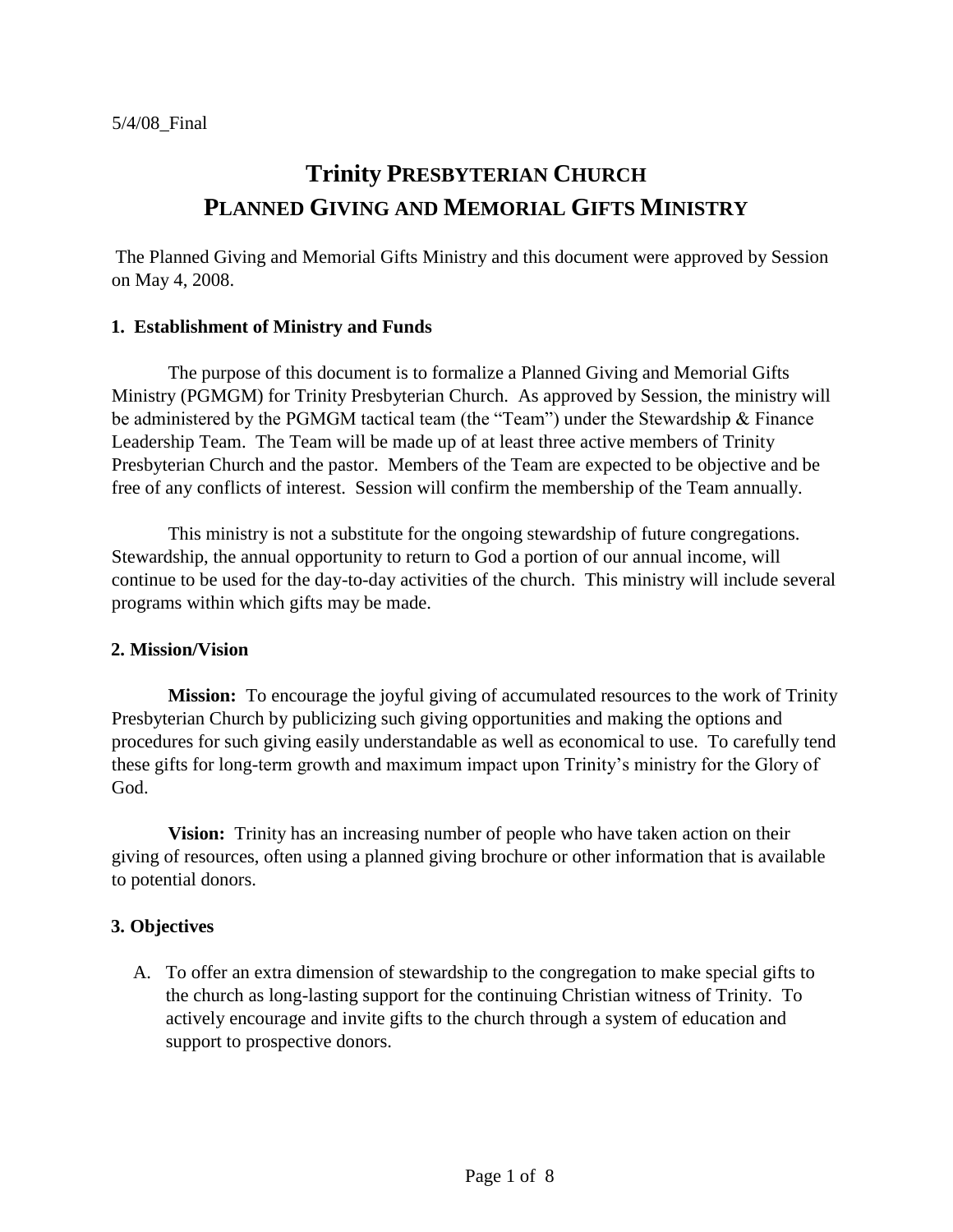- B. To establish a system for management of the assets contributed in accordance with a set of guidelines as developed by the PGMGM Team and approved by the Session.
- C. To provide definite directions for the use to which the principal and/or income of special or deferred gifts will be applied and to make decisions regarding the application of such funds. "Income" as used here and hereafter in this document includes interest, dividends, capital gains, and any other increases in value.
- D. To administer the outright and deferred gifts of assets which require special administration and processing so as to fully carry out the intent of the donor to the extent possible.
- E. To protect the mission of the church by reviewing and analyzing the subject matter of any intended gifts, and, if necessary, to recommend to Session that any gift be declined if the PGMGM determines it is not in the best interest of the Church.

# **4. Operational Structure/Fund Descriptions**

The Program will include these separate funds:

**A. Memorial Gifts** – Gifts given in honor of a specific person usually upon the death of that person. Use of these funds is usually determined in consultation with the person's family, where possible. These gifts can be used in their entirety and are not normally considered interest bearing.

**B. Restricted Funds** – Gifts given for a specific donor-directed purpose which may be used in their entirety and are not normally considered interest bearing. These gifts will be considered temporary restricted funds like the existing Deacons' Fund and the Appalachia Service Project Funds. While there will be no minimum for establishing a new restricted fund, donors will be encouraged to consider giving to one of the following funds:

- i) Capital Improvements and Repairs ii) Children and Youth Ministry iii) Missions (to include evangelism)
- iv) Music Ministry
- v) New Ministry Initiatives
- vi) General Restricted

**C. Endowment Funds** –Gifts given for donor directed purpose(s) with the intention that the principal amount remain intact in perpetuity and that only a selected, fixed amount of income be expended annually. Only donors can permanently restrict their gifts as a gift to one or more of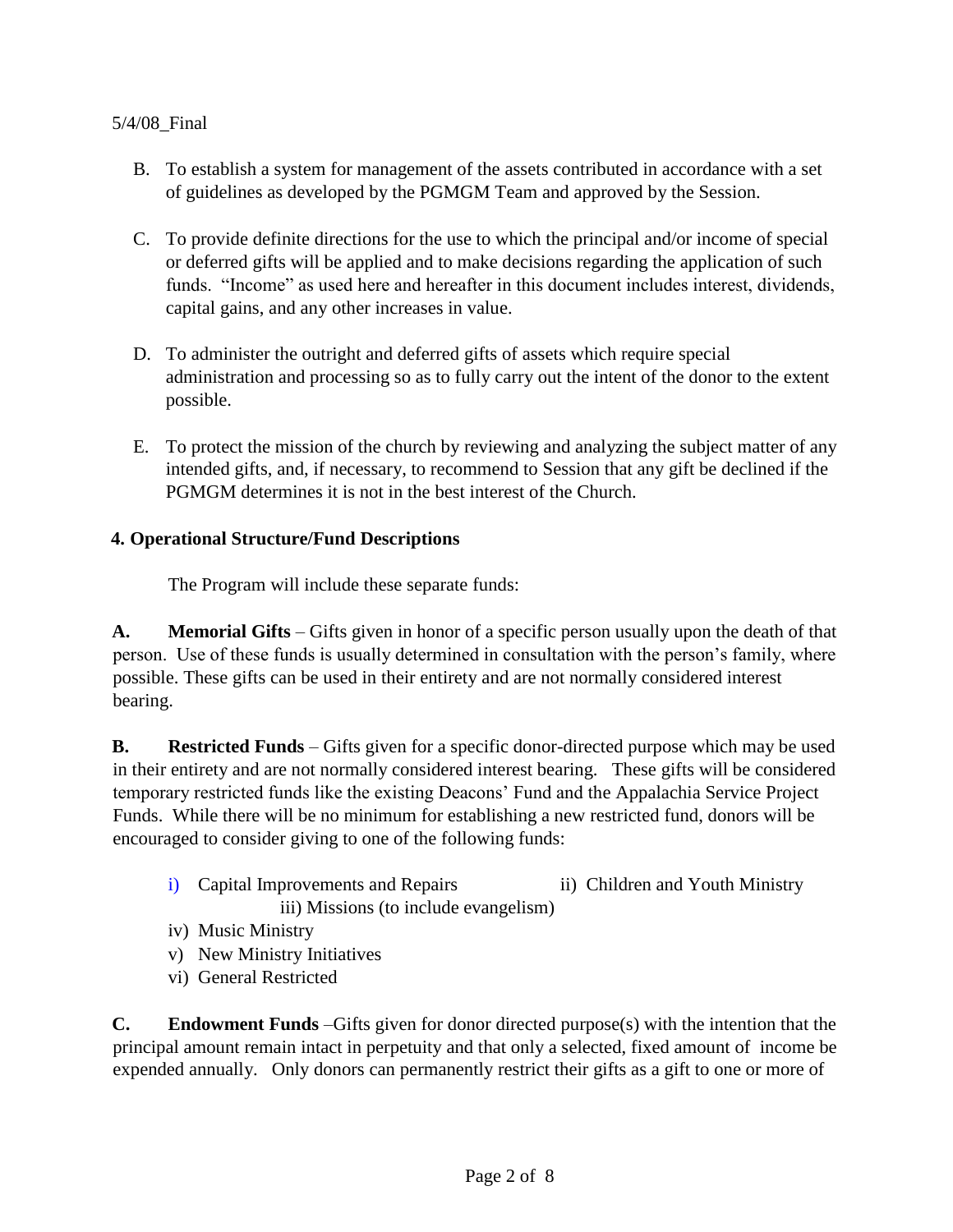the following established Endowment Funds. Donors will be encouraged to consider giving to one of the following funds; however, donors may establish a new designated endowment fund if their gift exceeds \$100,000.

- i) Capital Improvements
- ii) Children and Youth Ministry
- iii) Missions (to include evangelism)
- iv) Music Ministry
- v) New Ministry Initiatives and Enhancement
- vi) General Endowment

# **5. Responsibilities**

While the Session has the final responsibility for and determines the uses of the endowment funds, the PGMGM Team oversees the management and investment of the funds. Both the use of the funds and the investment performance of the funds are regularly reviewed, audited, and reported to the Session and congregation. Decisions on the specific use of the endowment income in a given year are reviewed as part of the budget process and approved by the Session. Special requests/uses of the income during the year would need approval by the Session.

If at any time, Trinity Presbyterian Church shall be lawfully merged or consolidated with any other church, all of the provisions hereof shall be deemed to have been made for and in behalf of such merged or consolidated church which shall be entitled to receive all of the benefits of said funds and shall be obligated to administer the same.

In the unlikely event that Trinity Presbyterian Church should be formally dissolved by the New Castle Presbytery or any successor, or become extinct by reason of the dispersal of its members, the abandonment of its work, or other cause, endowment funds would revert to the Presbytery which would be bound by any donors' desires in using the funds.

Specific duties of the PGMGM Team

- Introduce the PGMGM, especially the endowment funds, to the congregation;
- Regularly communicate with the congregation on the status and use of funds;
- Select investment vehicles and, if needed, an investment advisor(s)/manager(s) and work with said advisor/manager to:

o Develop and clearly communicate the expected duties and responsibilities; o Develop and communicate the risk tolerance level and reasonable investment objectives;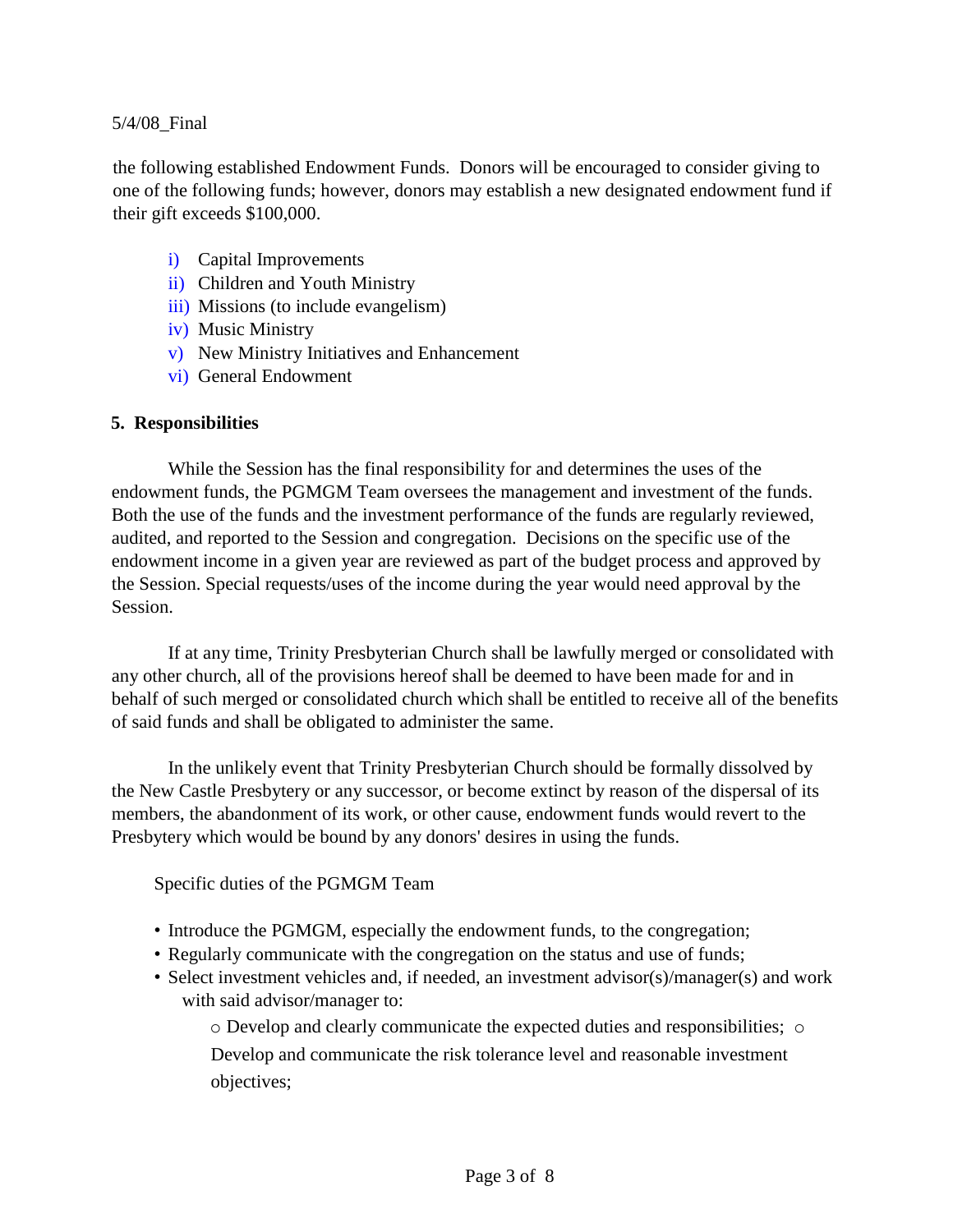- Review the investment reports of the investment advisor(s)/manager(s);
- Provide an annual accounting to the congregation which shall disclose total gift amounts and number of gifts made within the year as well as investment results and disbursements;
- Provide periodic educational/promotional presentations;
- Provide brochures and other informational material and resources for the congregation;
- Review gifts/bequests and recommend to Session whether to accept or refuse;
- Designate one or more Team members to be liaisons to the congregation and discuss planned giving opportunities with congregation members within the confines of potential areas of Trinity's ministries which could benefit from gifts and the various funds available to receive gifts;
- Examine this document at least every other year and recommend necessary changes or improvements to Session;
- Acknowledge contributions;
- Adhere to all policies as stated in this document;
- Provide periodic summaries of the funds' performance to the Session;
- Provide referrals for assistance, if requested, in the preparation of wills, trusts, etc.

All communications related to this Ministry will contain the following disclaimer:

*"While this communication may be used to promote a transaction or an idea that is discussed in the publication, it is intended to provide general information about the subject matter covered and is provided with the understanding that Trinity Presbyterian Church, nor any member acting on its behalf, is not rendering legal, accounting, or tax advice. It is not a marketed opinion and may not be used to avoid penalties under the Internal Revenue Code. Donors should consult with appropriate counsel or other advisors on all matters pertaining to legal, tax, or accounting obligations and requirements."* 

Every attempt will be made to comply with the donors' wishes, subject to Trinity's existing policies and its commitment to further the work of Jesus Christ. If, in the opinion of the Team and concurred in by Session, the purpose for which a gift was made has over the years become inconsistent with the policies of Trinity and its commitment to further the work of Jesus Christ, the Team and Session may recommend that the gift be turned over to another charitable organization that would seek to comply with the donor's request. Such recommendation will be made to the donor or the donor's heirs or successors where it is feasible to locate said person(s). Should it not be feasible to locate the original donor or remaining heirs or successors, Session will have the authority to transfer the gift to an appropriate organization as recommended by the PGMGM Team.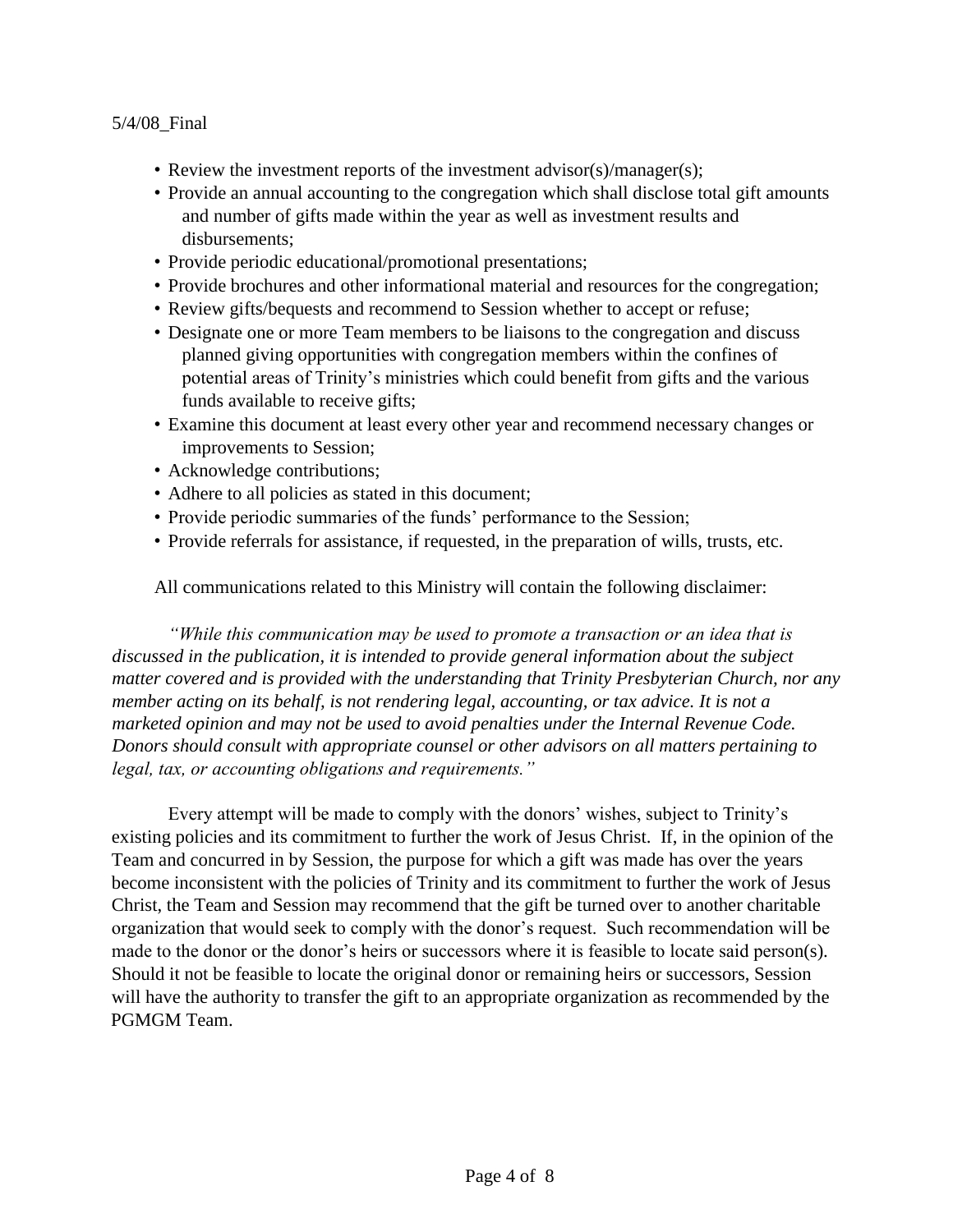## **6. Management of Funds**

The endowment funds will be managed by the Team in coordination with an outside investment advisor(s)/manager(s). The advisor(s)/manager(s) will be recommended by the PGMGM and approved by the Session. The advisor(s)/manager(s) will be responsible for asset allocation and investment selections, subject to the objectives, goals, and guidelines of the funds and with Team concurrence.

To the best of the Team's ability, it will encourage the investment advisor(s)/manager(s) to invest in funds which are consistent with "the Great Ends of the Church." The Team shall direct each of its portfolio managers to avoid equities on the annually updated "General Assembly Divestment List" compiled by the Social Justice Mission Responsibility Through Investment of the Social Justice and Peacemaking Ministry of the General Assembly or any successor ministry thereof.

Gifts to the memorial fund and restricted funds will be tracked and reported as separate line items within Trinity's accounting system.

## **7. Philosophy of Spending and Reporting for Endowment Funds**

## **Summary**

The goals are (1) to use income in the Endowment Funds for their designated purposes while (2) providing for fund growth that keeps pace with inflation. The goals are also (3) not to significantly substitute for items normally in the annual operating budget nor (4) to have the annual operating budget become dependent on endowment funds. An exception may be made to goals 3 and 4 in the case of a catastrophic event which substantially threatens the ongoing operation of Trinity Presbyterian Church. In such an event, Session can approve a transfer of funds from the restricted funds or a loan from the endowment funds.

Normally the calculation of amounts available for spending will be based on average balances over time in order to avoid wide swings in periods of market volatility. The following transitional and long-term plans describe in greater detail how this will be accomplished.

## **Transitional growth and spending plan**

The first goal for the General Endowment Fund is to grow it to \$200,000 through current gifts and bequests. No income from the General Endowment Fund will be used until the balance in the Fund reaches this goal. Income from other endowment funds may be used beginning one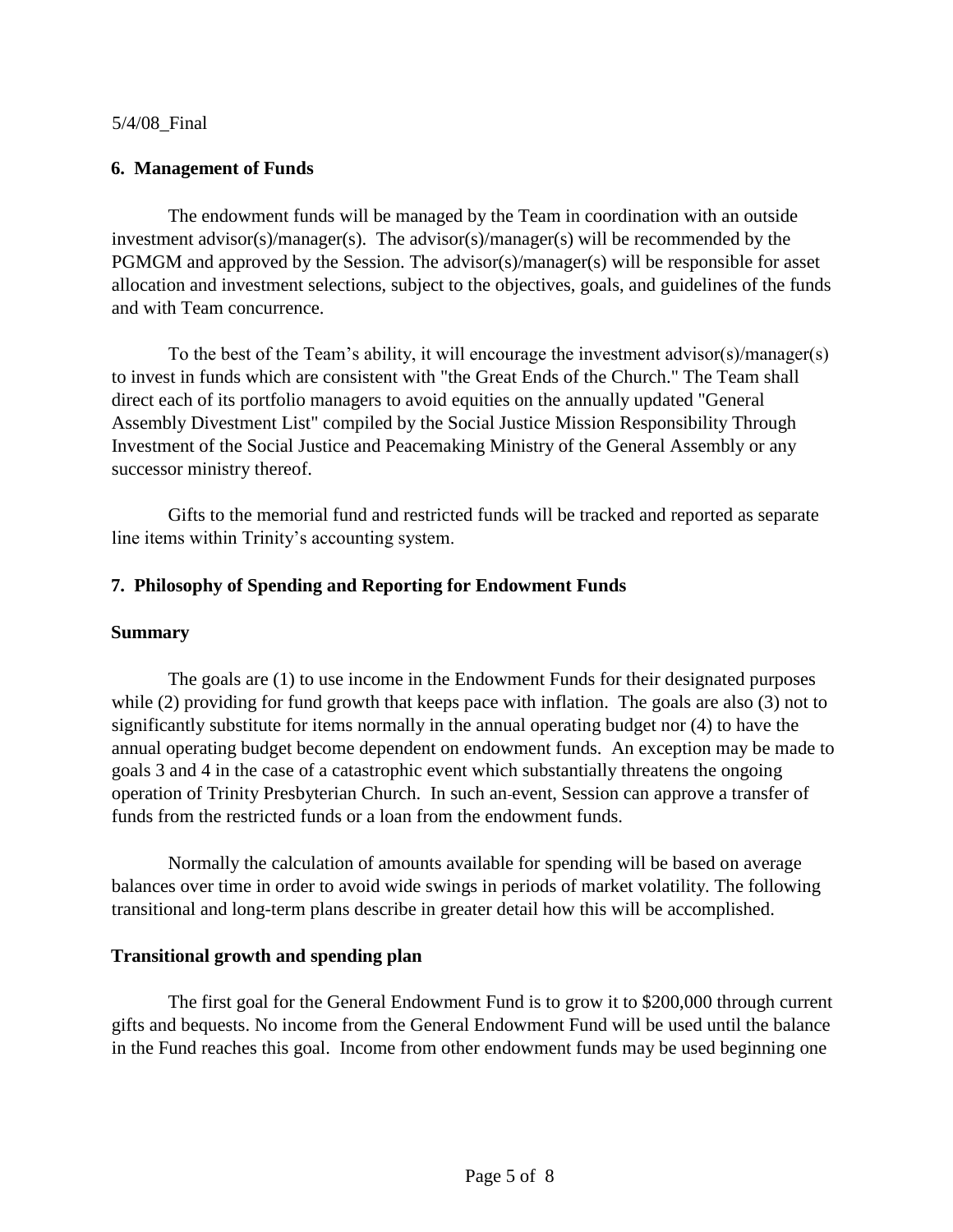year after it begins to be generated subject to the 5% limit described below and to the preservation of the principal donations to the funds.

After the General Endowment Fund reaches \$200,000, the first distribution will be made at the end of that calendar year. This first distribution will be limited to 5% of the average market value for that year. The next four distributions will be made at the end of each year, calculated at 5% of the average market value for the years since the Fund reached its \$200,000 goal. During this transitional period, no distribution will reduce the Fund balance below \$200,000 nor below the sum of the principal donations to the Fund whichever is higher.

## **Long term growth and spending plan**

After the initial five years following the Fund balance reaching \$200,000, distributions will be calculated using a "spending formula" determined in consultation with the professional fund manager(s)/advisor(s). The spending formula will consider markets past and projected to determine what distribution percentage would be proper and sustainable while maintaining the purchasing power of the fund. The "spending formula" will use the average fund balance over the preceding five years as the basis for calculating the amount distributed in order to smooth out distributions of income. In accordance with the nature of endowment funds, each fund will be maintained at or above the sum of the principal amounts donated to that fund.

#### **Use of Available Income**

This Team will consult with Trinity's Area Leadership Teams to obtain recommendations on the use of available income. This Team will make recommendations to Session about the use of available income. Session will approve all uses of available income during the annual budgeting process, and the Area Leadership Teams will then be responsible for carrying out the final decisions of Session. If an Area Leadership Team decides not to spend allocated funds during a budget year, the unspent funds can be accumulated as a line item and carried forward to the next year.

## **Reporting**

Financial performance of the endowment funds will be reported at least annually to the congregation, including beginning and ending balances, the amount of income earned, the total return, the amount of money withdrawn and the amount donated to the endowment. A Trinity Presbyterian Church member may request a supplemental update on a fund.

## **8. Education and Promotion**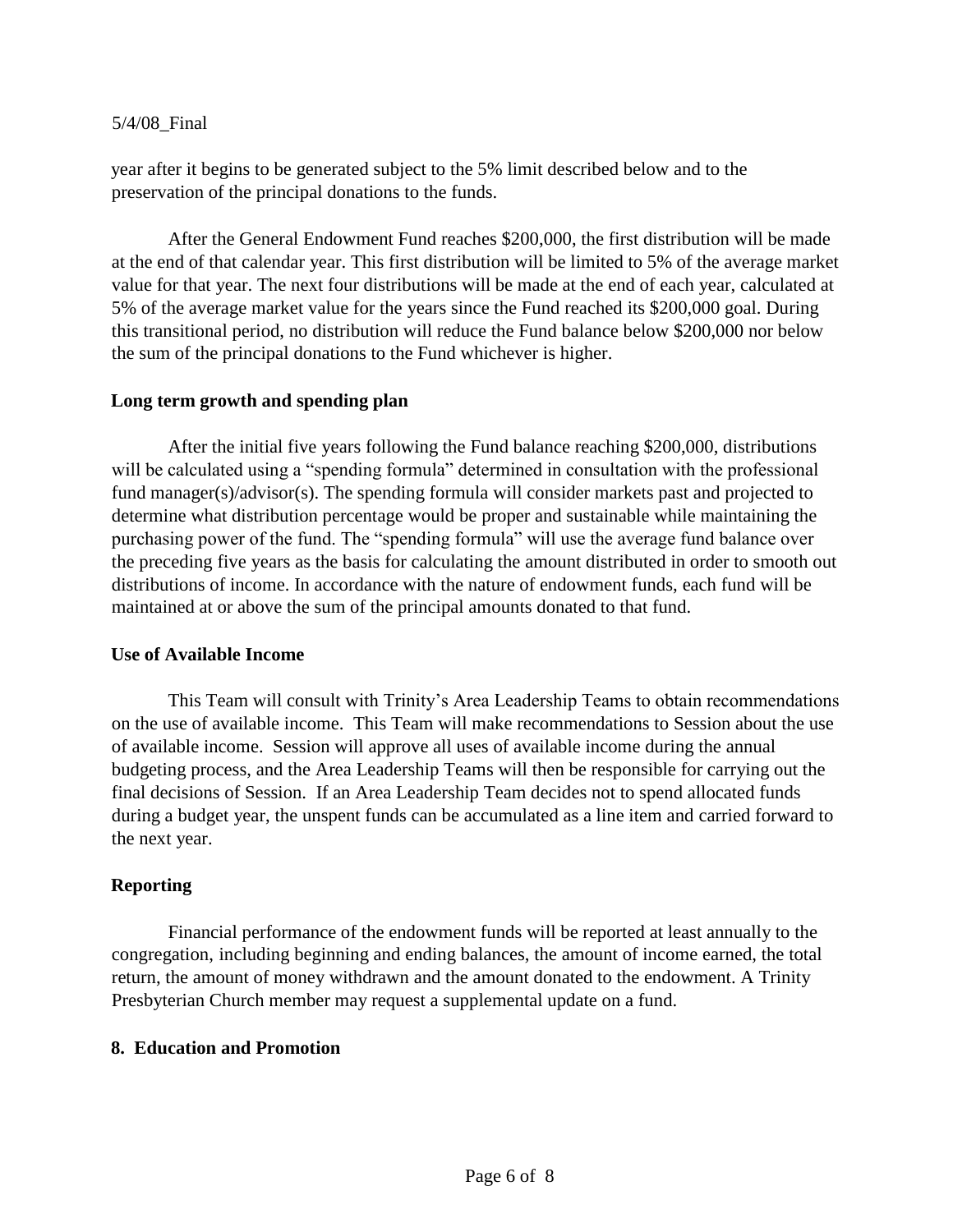Regular (at a minimum annual) education for the congregation about the purpose and value of the ministry and promotion of the ministry are keys to its success. The Team will ensure that these are carried out.

## **9. Accounting**

All funds will be included in the church ledger and balance sheet. They will be maintained according to normal fund accounting practices and subject to annual reviews. **10. Procedures for Receiving and Acknowledging Gifts** 

As feasible, the Team keeps track of anticipated donations, including the donor's preference regarding public recognition and similar issues. The Session is responsible for accepting such gifts and bequests and their terms or conditions; the Team will make recommendations to the Session.

The Session, on behalf of Trinity Presbyterian Church, reserves the right to decline a gift if, in its sole judgment, unreasonable restrictions or designations apply, the gift may involve some liability, raise concerns or result in unfavorable publicity, the gift may cost the Church more than the value of the gift, or where the gift may cause undue use of Church resources and personnel. Any such situations will be seriously reviewed by the Team and Session is empowered to refuse the gift. To avoid any misunderstanding, donors who propose to give gifts which contain designation, restrictions or some potential liability are urged to discuss these issues with a pastor or member of the Team as the gift is being planned. In the event of restricted gifts (including endowment gifts), the donor will be asked to sign a document which indicates the understanding of the restrictions on the gift and that their restricted gift might at some time need to become unrestricted when the income exceeds the need, when the original purpose no longer exists, or when there is a conflict with church policies and/or mission as determined by Session. Every effort will be made to find use for the gift that is as similar as possible to the original intent. The document to be signed by the donor will also indicate all gifts are irrevocable unless otherwise approved by the Session.

When acceptable gifts are received, they are handled responsibly, e.g., an acknowledgment is sent to the donor, cash is invested, securities and bonds placed in safekeeping or sold immediately, real property maintained, etc. until whatever arrangement necessary to place the funds in the endowment corpus have been completed. Once received, gifts are acknowledged promptly and in accordance with tax/financial requirements to the donor or their survivors. If they consent, the gift is made known to the congregation or recognized in other ways.

All offered gifts will be acknowledged in writing by the Team within 30 days of offer. After final acceptance, the Team will acknowledge gifts in writing within 15 days. The Team